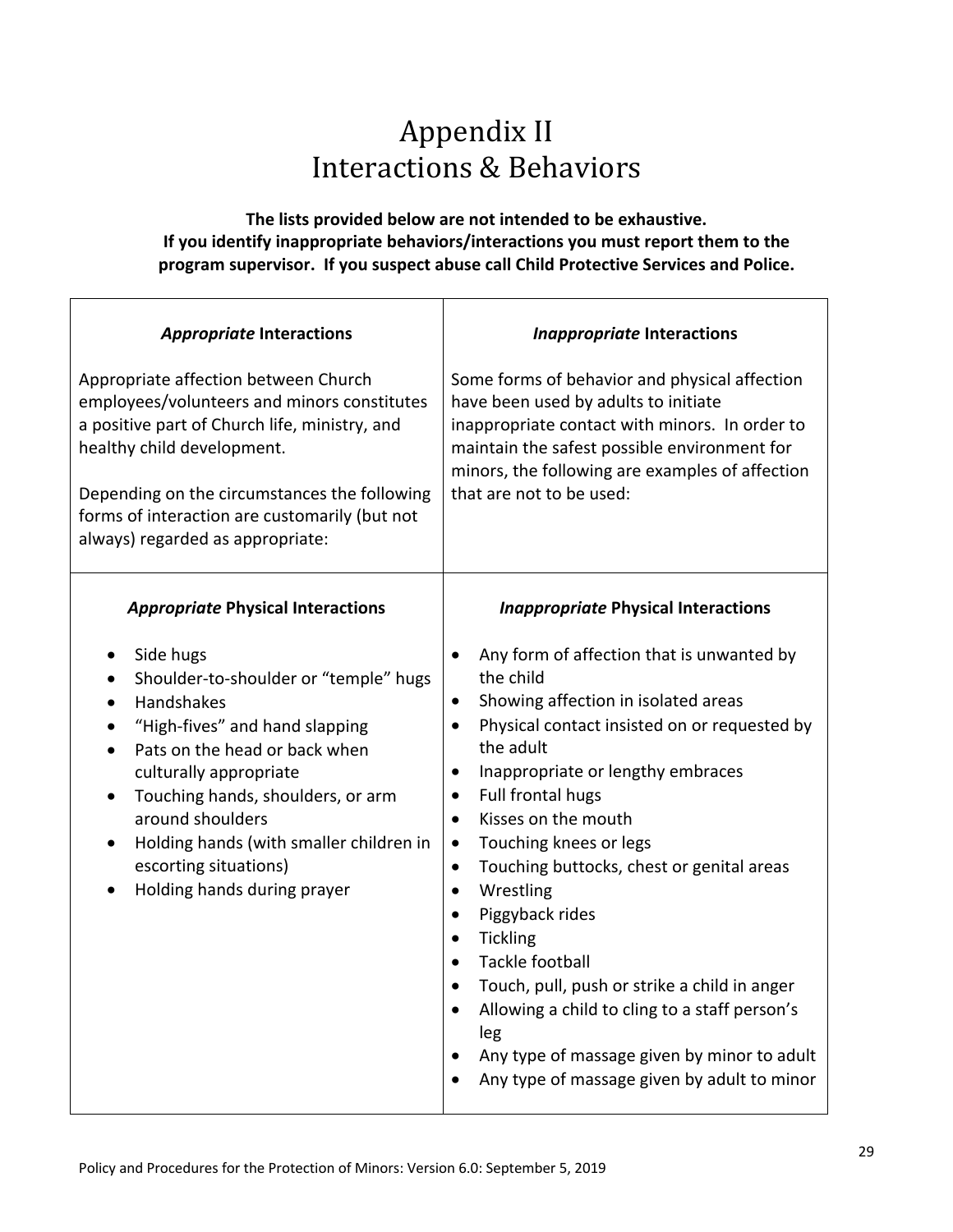| <b>Appropriate Behavior</b><br>Consistently abiding by the Code of<br>٠<br>Ethics and the Policy for the Protection<br>of Minors.<br>Providing a Safe Environment where<br>dignity of every individual is ensured<br>Knowing how and to whom to report<br>inappropriate behavior.<br>Maintaining a professional relationship<br>when dealing with minors, avoiding<br>emotional attachment and/or<br>vulnerable situations.<br>Maintaining an awareness of the<br>powerful attraction of minors to adults<br>in positions of authority and trust. If a<br>personal or physical dependency<br>begins to develop, the minor is to be<br>referred to another qualified adult.<br>Recognizing if physical care of a minor<br>requires more than one appointment,<br>parents must be notified.<br>Giving modest gift to a group of<br>minors. | <b>Inappropriate Behavior</b><br>Contacting or receiving contact from minors<br>via PERSONAL communication tools<br>including but not limited to: computer,<br>phone, cell phone, instant messaging, email,<br>or social networking site.<br>Being alone with a minor(s), without<br>$\bullet$<br>another responsible adult present, in any<br>closed areas that are inappropriate while<br>working in the scope of ministry program.<br>Including but not limited to: a vehicle,<br>restaurant, residence, sleeping facility,<br>locker room, rest room facility, hot-tub or<br>pool.<br>Allowing minors to have, or assist minors in<br>$\bullet$<br>gaining access to alcohol, drugs,<br>pornographic material, or any illegal<br>substance.<br>Allowing minors to have, or assist minors in<br>$\bullet$<br>gaining access to inappropriate websites,<br>movie, audiotapes, DVDs, or CDs.<br>Photographing minors while at school or in<br>$\bullet$<br>catechetical programs without proper<br>parental/guardian consent. |
|------------------------------------------------------------------------------------------------------------------------------------------------------------------------------------------------------------------------------------------------------------------------------------------------------------------------------------------------------------------------------------------------------------------------------------------------------------------------------------------------------------------------------------------------------------------------------------------------------------------------------------------------------------------------------------------------------------------------------------------------------------------------------------------------------------------------------------------|--------------------------------------------------------------------------------------------------------------------------------------------------------------------------------------------------------------------------------------------------------------------------------------------------------------------------------------------------------------------------------------------------------------------------------------------------------------------------------------------------------------------------------------------------------------------------------------------------------------------------------------------------------------------------------------------------------------------------------------------------------------------------------------------------------------------------------------------------------------------------------------------------------------------------------------------------------------------------------------------------------------------------------|
| <b>Appropriate Verbal Interactions</b><br>Positive reinforcement<br>Appropriate jokes<br>Encouragement<br><b>Verbal Praise</b><br>Texting a reminder about a meeting or<br>event to all members of an<br>organization.<br>Setting up a program Facebook page<br>where only public communications are<br>used.                                                                                                                                                                                                                                                                                                                                                                                                                                                                                                                            | Singling out a minor with a personal gift.<br>$\bullet$<br><b>Inappropriate Verbal Interactions</b><br>Name calling or Cursing; Telling off-color or sexual<br>$\bullet$<br>jokes<br>Shaming or Belittling<br>Compliments that relate to physique or body<br>development.<br>Telling secrets, asking children to keep secrets.<br>٠<br>Using harsh language that may frighten, threaten or<br>$\bullet$<br>humiliate a minor.<br>Racial insults or ethnic slurs or making derogatory<br>$\bullet$<br>remarks about the child or his/her family.<br>Discussing sexual encounters with minors, or in any<br>$\bullet$<br>way involving children in the personal problems or<br>issues of adults.<br>Verbal Praise using inappropriate language and/or<br>$\bullet$<br>terms of endearment.<br>Texting a minor regarding a personal meeting or<br>٠<br>issue.<br>Emailing or instant messaging a minor to discuss<br>$\bullet$<br>personal issues or inappropriate comments.                                                      |